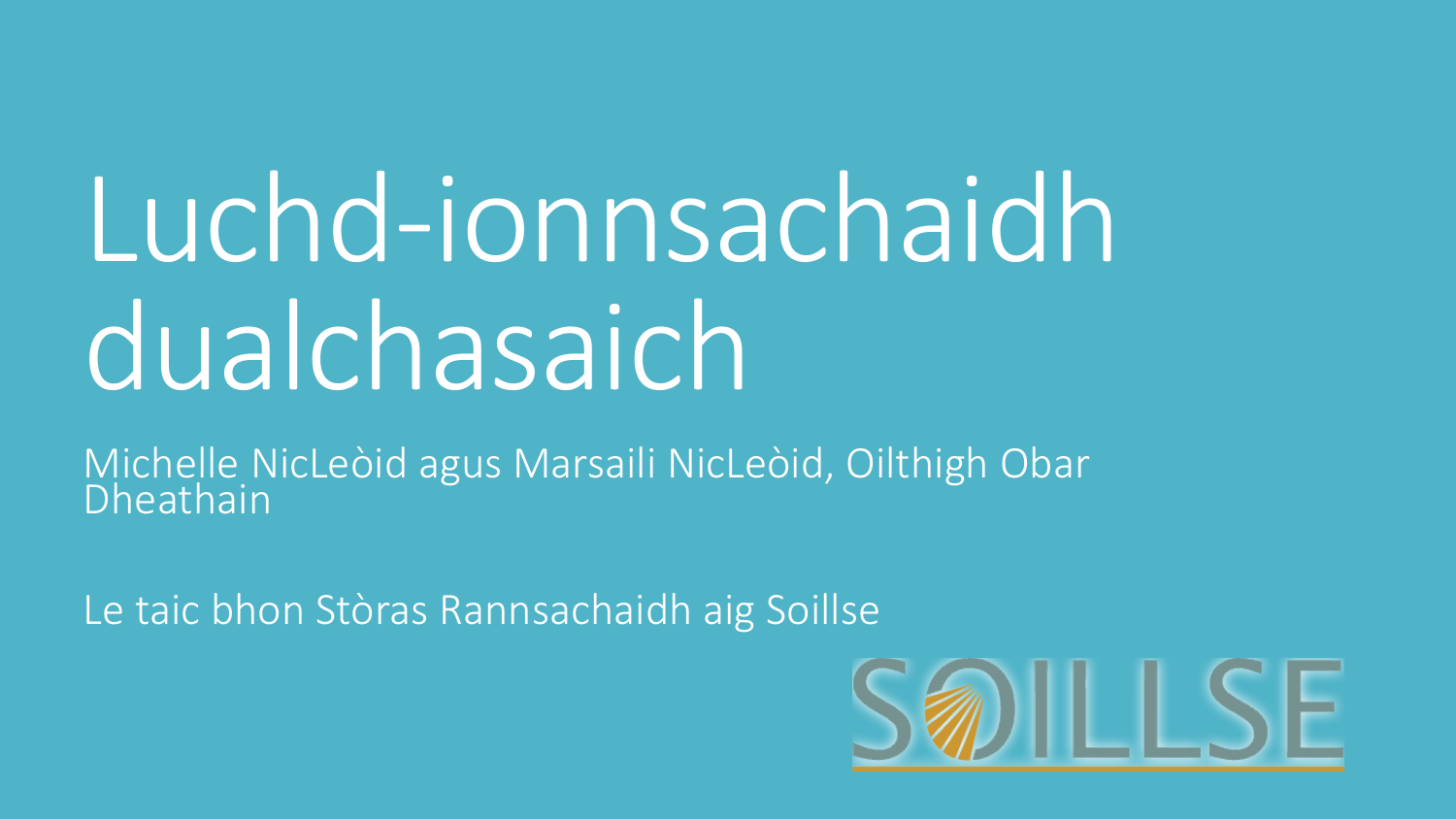### Structar an taisbeanaidh

1. Dè thathas a' ciallachadh le neach-ionnsachaidh dualchasach?

- 2. Dòigh-obrach an rannsachaidh
- 3. Cuid de na toraidhean a thaobh: leasachadh comasan & cothroman cleachdadh cànain & fèin-mheasaidh a thaobh sgilean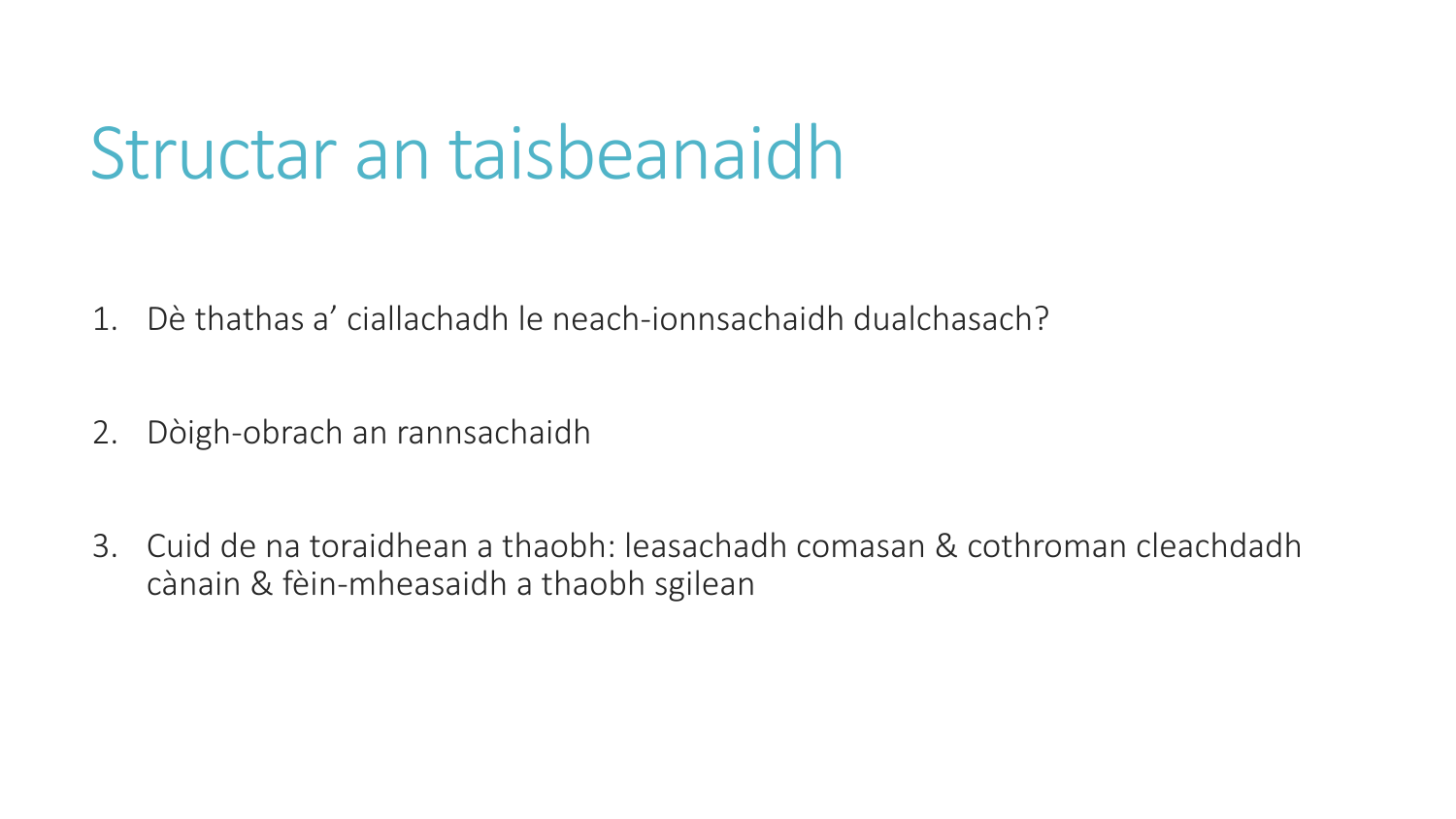#### **Litreachas**

A heritage language student is 'a language student who is raised in a home where a non-English language is spoken, who speaks or at least understands the language, and who is to some degree bilingual in that language and in English' (Valdés 2001, p. 38)

Her terse replies to my questions in this dance of disclosure enact the shame and other negative affect of intergenerational language transmission failure for one individual in her own social and familial context of language shift: her sense of social incompetence and personal inadequacy over speaking Gaelic in everyday life, her failure to learn Gaelic quickly, and her failure to interact with her parents in Gaelic, which are framed as failures through negative affect and ideology. (McEwan-Fujita 39:1 (2010) p. 42

Adult learners who were linguistically socialized by a Gaelic-speaking parent or parents, but who acquired Gaelic only incompletely or not at all in the family context, have had very different language socialization experiences than people with no living family connection to Gaelic. However, their particular experiences, skills, and socialized affective orientations toward Gaelic speaking are not usually taken into account in provisions for Gaelic learners in Scotland. For example, I have never seen such experiences acknowledged in the scenarios, dialogues, and other examples in Gaelic language textbooks and teaching materials. Unlike some other minority language situations (e.g., Cavanaugh 2009), in Gaelic revitalization contexts the "adult learner" is usually assumed to be someone who has had no previous exposure to Gaelic in the home. (McEwan-Fujita 45)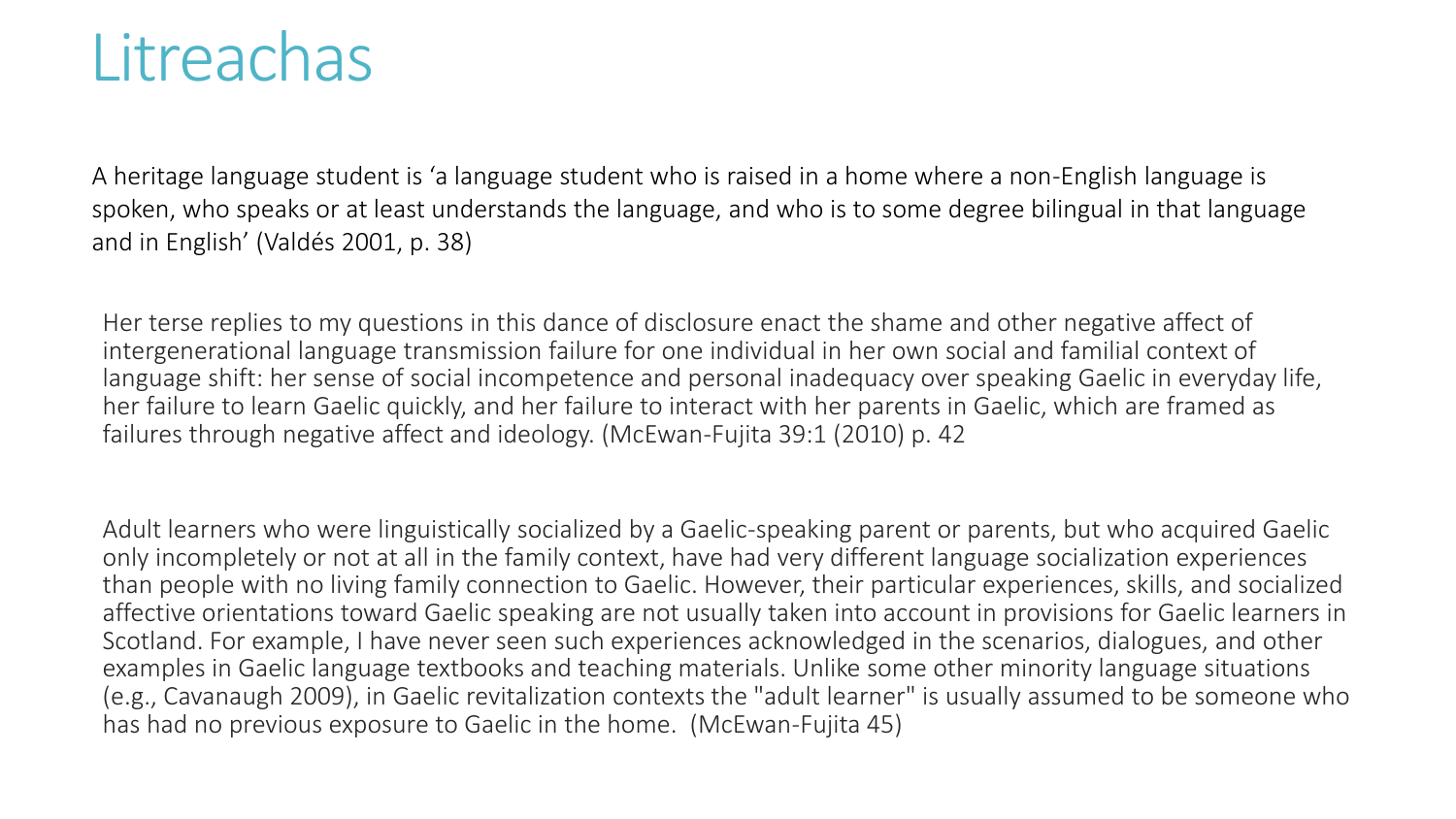Adult heritage learners in particular will require advice and assistance in understanding and preparing for the difficult task of re-establishing Gaelic language use at home and passing Gaelic on to the next generation. (Smith-Christmas Armstrong & 2014: 323)

Informants reported that they had to self-consciously negotiate their reintegration into relevant Gaelic networks and often had to struggle to win over key speech partners. (Armstrong 2013: 352)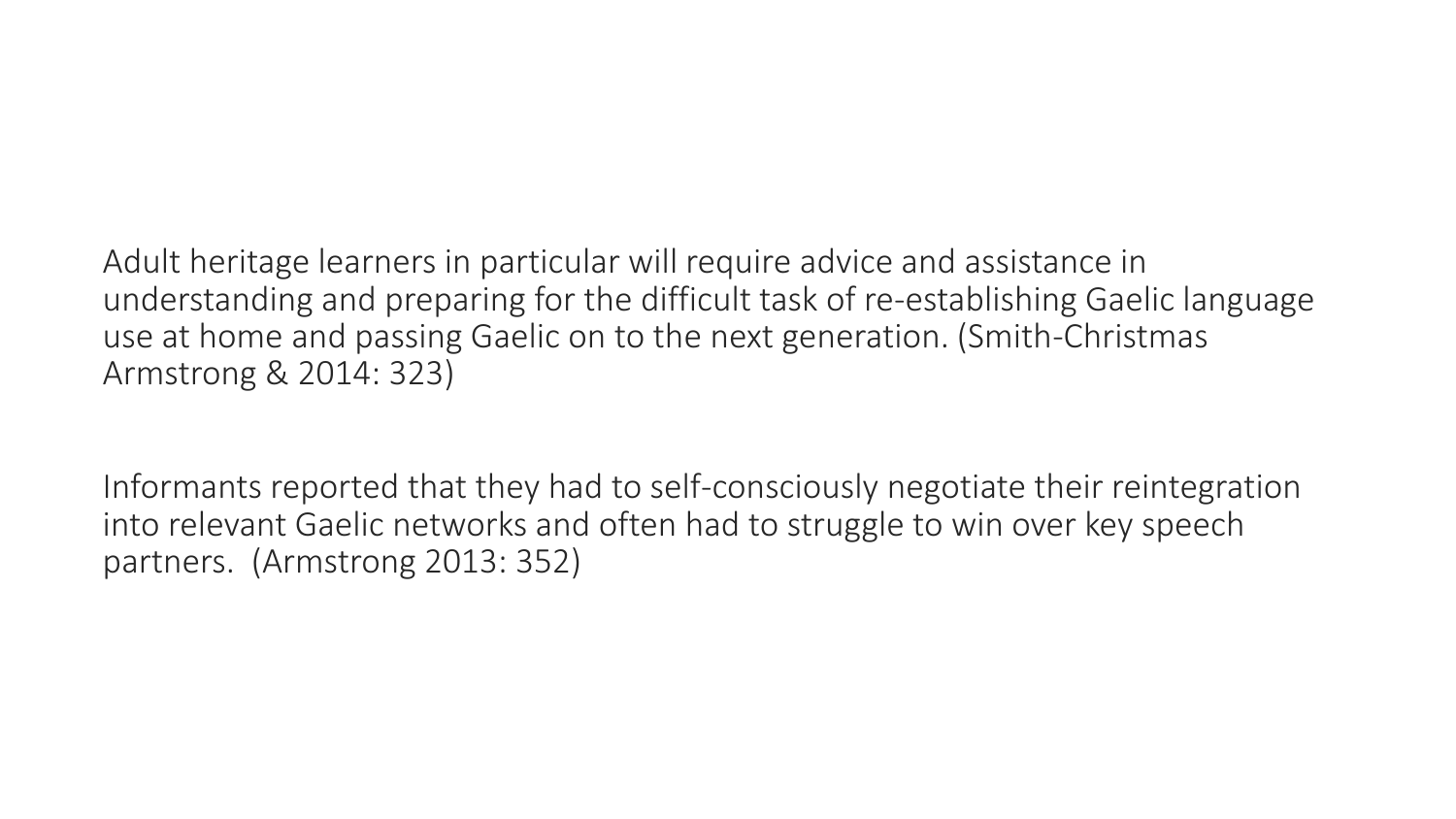### Modh-obrach



### **y and East Lewis**

#### **GAELIC**

Fridays: Rionnagan Beaga, 10.15-11.45am, Young Musicians Hebrides, Bells Road, near Tesco. Learn Gaelic through songs and play - for children age 0 to 5. All young children, whatever their level of Gaelic, welcome with their parents and grandparents.

Fridays: Cearcall Comhraidh Gaelic Conversation Circle at the Retirement Centre Bayhead, all welcome. 4.30-6pm. Use and build on your Gaelic vocabulary in a supportive environment. For more information, call Maggie 07554665549

Saturdays: Stornoway Running and Athletics Club, junior sessions, 10.30am-12-noon, Porters Lodge (winter) and running track (summer). For more information contact Seumas Mactaggart, 07766654449

#### **MEDIA**

Mondays: Digi-Heb, the Bridge Centre, Bayhead. Aspiring actors, actresses, filmmakers and writers welcome. Free **MUSIC & DANCE** Mondays: MiLC Piping School, 7-9pm, Laxdale Hall

#### **Luchd-ionnsachaidh dualchasaich**

- Chuala iad Gàidhlig nan òige
- A' dèanamh oidhirp airson an cuid Gàidhlig a neartachadh

#### **Sampall sònraichte**

- Eilean Leòdhais
- Agallamhan le 10 compàirtichean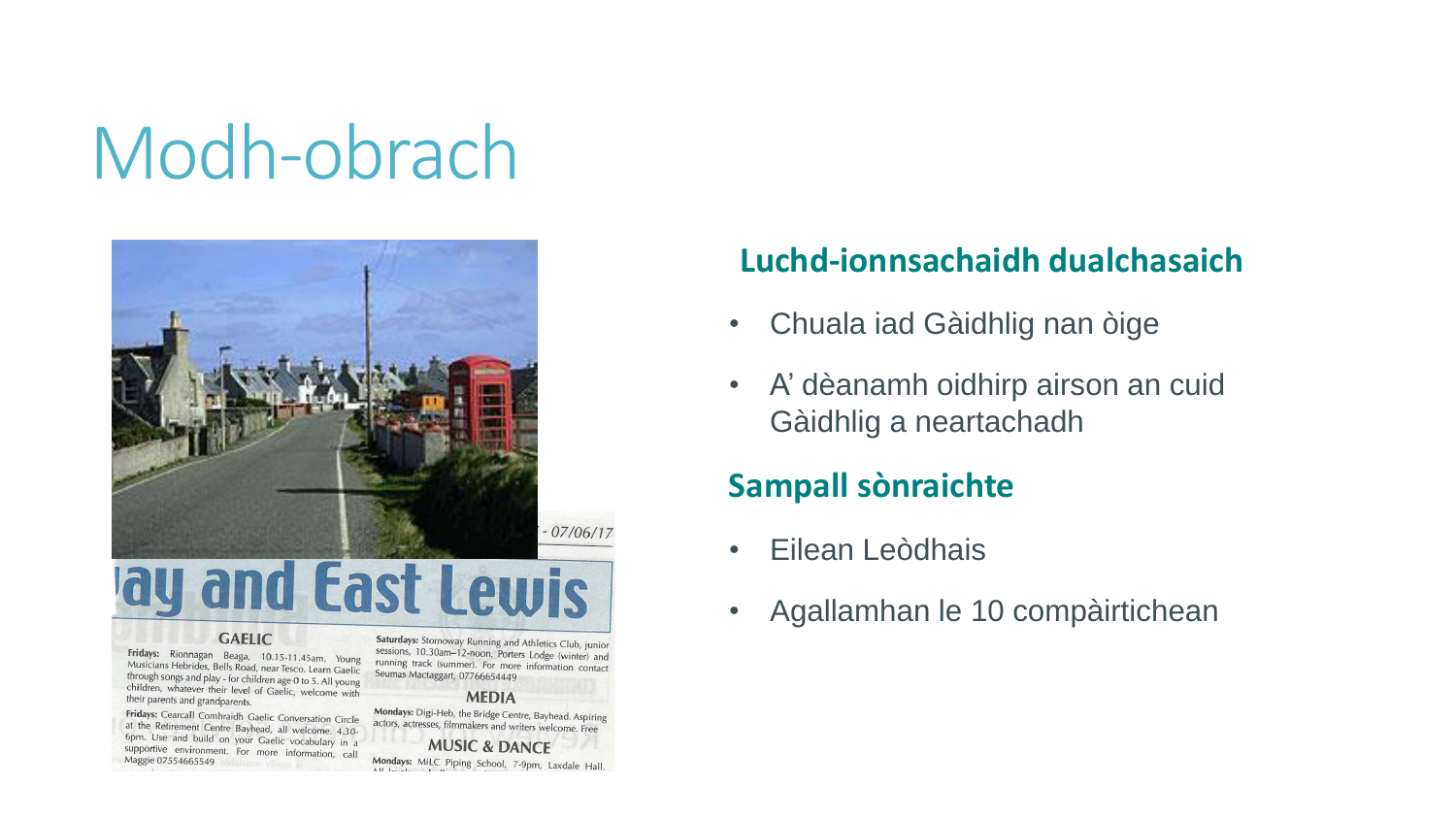### Compàirtichean

**Sgilean-labhairt na Gàidhlig**

|                         |                 |             |              |                 |                           |                           |                  | ັ                |
|-------------------------|-----------------|-------------|--------------|-----------------|---------------------------|---------------------------|------------------|------------------|
|                         | Ainm-<br>brèige | <b>Aois</b> | Gnè          | Àite togail     | <b>Màthair</b>            | <b>Athair</b>             | <b>Cèile</b>     | <b>Clann</b>     |
| $\mathbf{1}$            | Johann          | $50 - 59$   | $\mathsf B$  | Tìr-mòr/Leòdhas | $\checkmark$              | $\checkmark$              | $\boldsymbol{X}$ | $\boldsymbol{X}$ |
| 2 <sup>2</sup>          | <b>Maggie</b>   | 50-59       | $\mathsf B$  | Tìr-mòr         | $\boldsymbol{\mathsf{X}}$ | $\boldsymbol{\mathsf{X}}$ |                  |                  |
| $\overline{\mathbf{3}}$ | Angus           | 40-49       | $\mathsf{F}$ | Leòdhas         | $\checkmark$              | $\checkmark$              |                  | $\checkmark$     |
| 4                       | Donald          | 30-39       | $\mathsf{F}$ | Tìr-mòr/Leòdhas | $\checkmark$              | $\boldsymbol{\mathsf{X}}$ |                  |                  |
| 5 <sup>5</sup>          | Lily            | 30-39       | B            | Leòdhas         | $\checkmark$              | $\checkmark$              | $\mathsf{X}$     | $\checkmark$     |
| 6                       | <b>Maisie</b>   | 50-59       | $\mathsf B$  | Leòdhas         | $\checkmark$              | $\boldsymbol{\mathsf{X}}$ | $\checkmark$     | $\boldsymbol{X}$ |
| $\overline{\mathbf{z}}$ | Dolina          | 40-49       | B            | Leòdhas         | $\checkmark$              | $\checkmark$              | $\checkmark$     | $\checkmark$     |
| 8                       | Chrisella       | 40-49       | B            | Tìr-mòr/Leòdhas | $\checkmark$              | $\checkmark$              | $\checkmark$     | $\checkmark$     |
| 9                       | Dorothy         | $20 - 29$   | B            | Tìr-mòr         | $\checkmark$              | $\mathsf{X}$              | $\checkmark$     |                  |
| 10                      | Agnes           | 50-59       | $\mathsf B$  | Tìr-mòr/Leòdhas | $\checkmark$              | $\checkmark$              | $\checkmark$     | $\checkmark$     |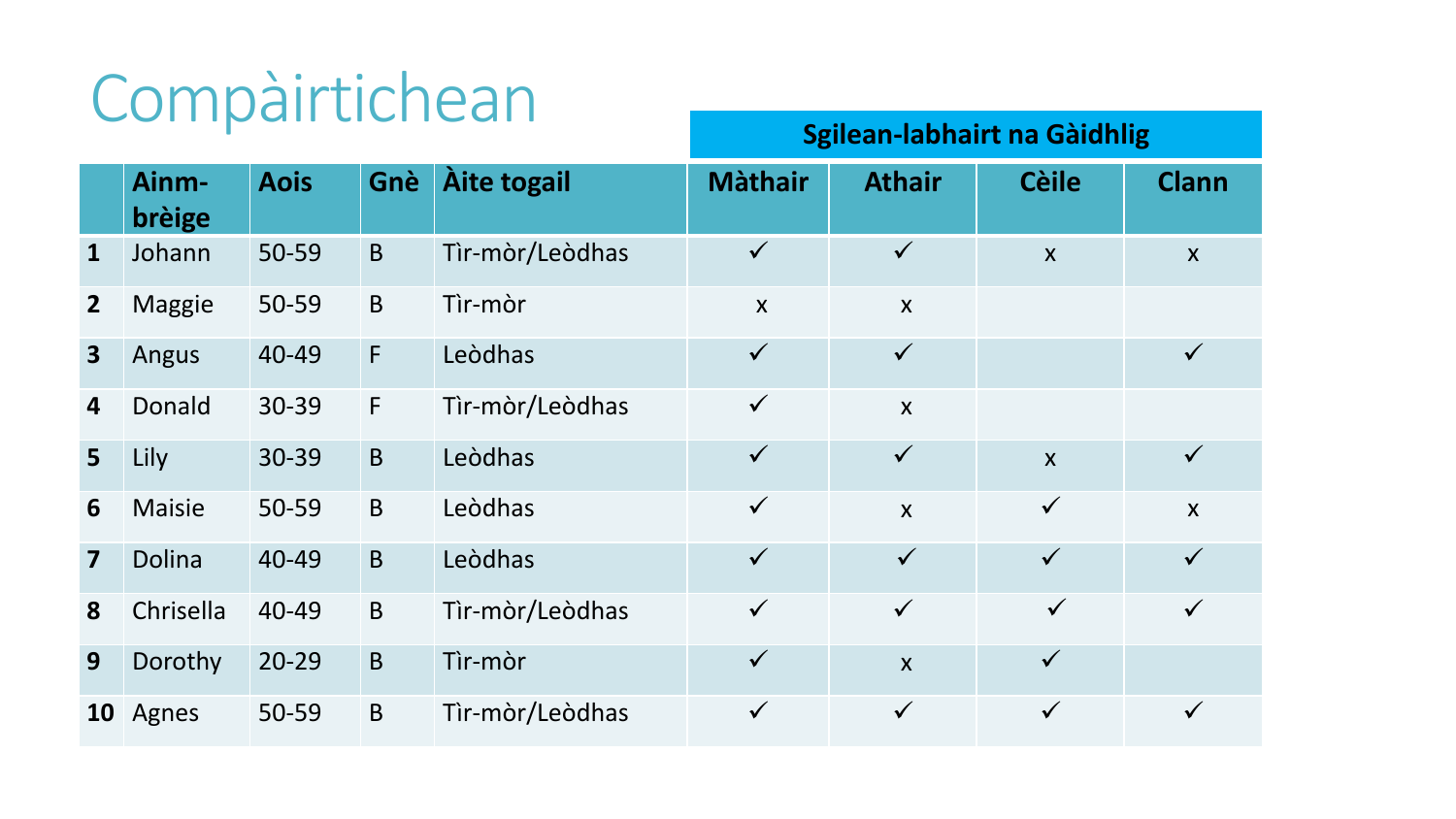## Modh-obrach



#### DAOINE CUDROMAICHE NA H-OIGE FEADHAINN AIG AN ROBH GÀIDHLIG

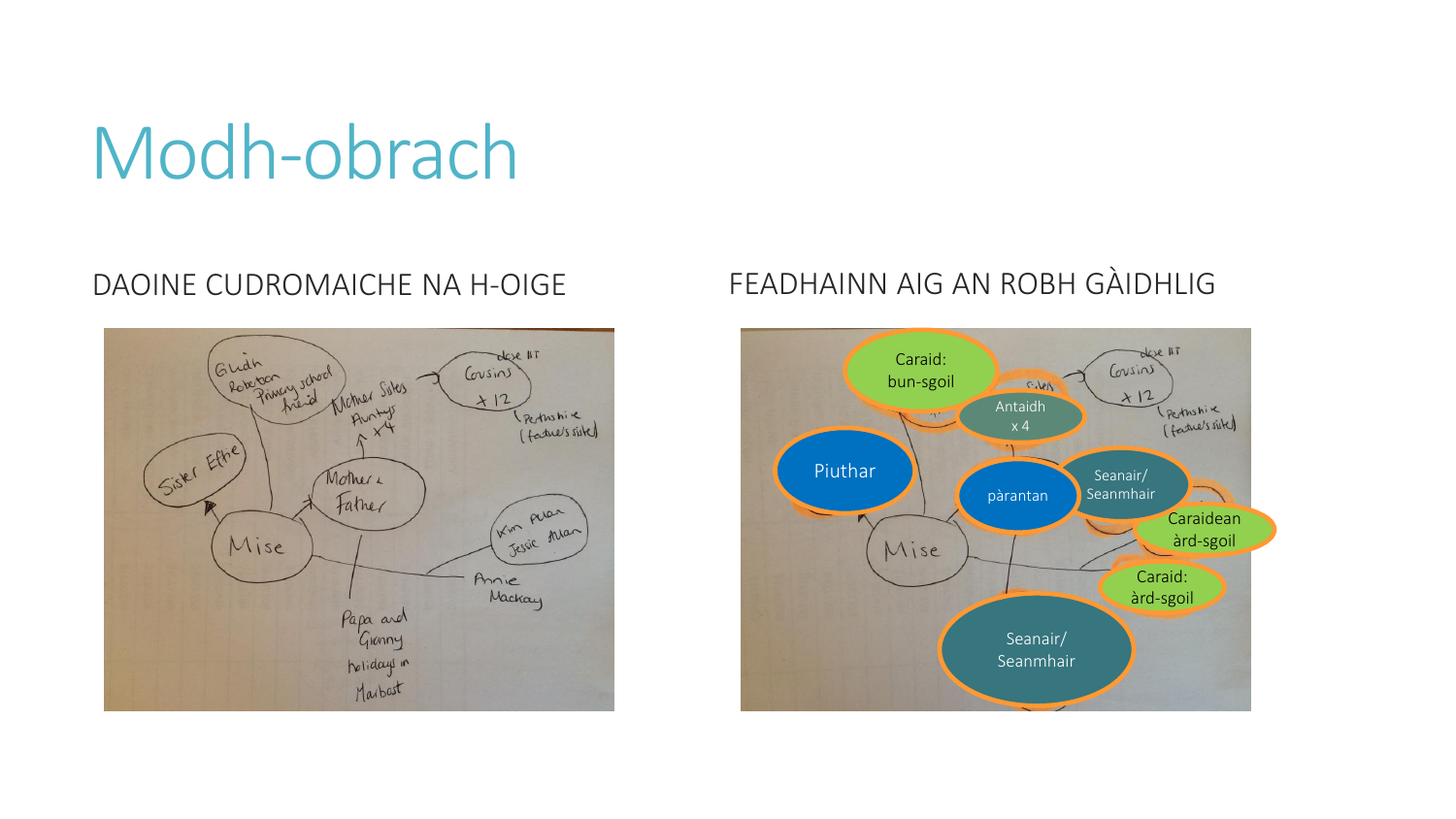## Modh-obrach



#### LUCHD NA GÀIDHLIG: LÀITHEAN ÒIGE CLEACHDADH NA GÀIDHLIG AN LATHA AN-DIUGH

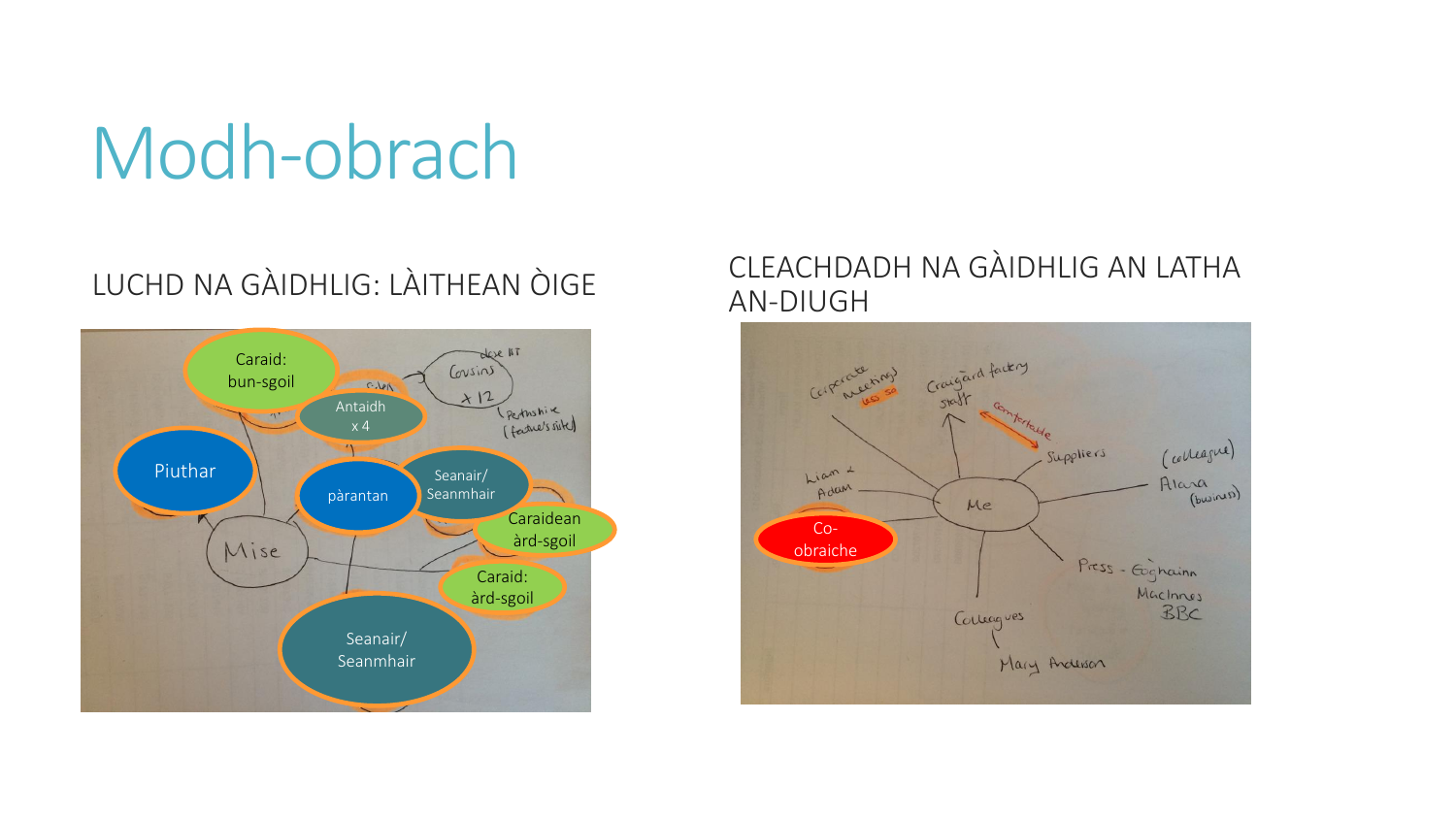## ìrean Gàidhlig nuair a bha iad òg

"Bha facal no dhà againn mar "dùin an doras", "tog do chas", you know, rudeigin mar sin ach cha robh Gàidhlig, cha robh sinn a' bruidhinn Gàidhlig … Bha mi a' tuigsinn tòrr commands, ach cha robh sinn a' bruidhinn idir." Dorothy

"Fad 's a bha sinn a' fàs an àrd, bha Gàidhlig againn anns an taigh, ach chan eil Gàidhlig aig m' athair … ach cha robh iad ga bruidhinn san taigh bhon a bhàsaich mo sheanmhair" Donald

"My mother, who was the most fluent and funny and warm and engaging with her own family, was telling me this was a backward language. … My [older] sister, has got and still **has** really good Gaelic … Whereas ` myself and my twin sister, we've got kin'd`of poor Gaelic, a bit of kitchen, a bheil thu ag iarraidh cupa tì?" **Maisie** 

"I've got a Learner Higher but it was dead easy to get a Learner Higher in those days …" Chrisella

"I was very much exposed to Gaelic … [but] we were put into the learners' slot in primary school" Johann

" Cha robh sinn idir a' bruidhinn Gàidhlig aig an taigh ann an Glaschu" Agnes

"*So* tha mi cinnteach gu bheil Gàidhlig a bh' againn an toiseach airson nach robh Beurla agam gu, gun deach [mo bhràthair] dhan sgoil. ". Bha daoine a' ceisteachadh no a' bruidhinn rium ann an Gaidhlig is bhiodh mise a' freagairt ann am Beurla." Lily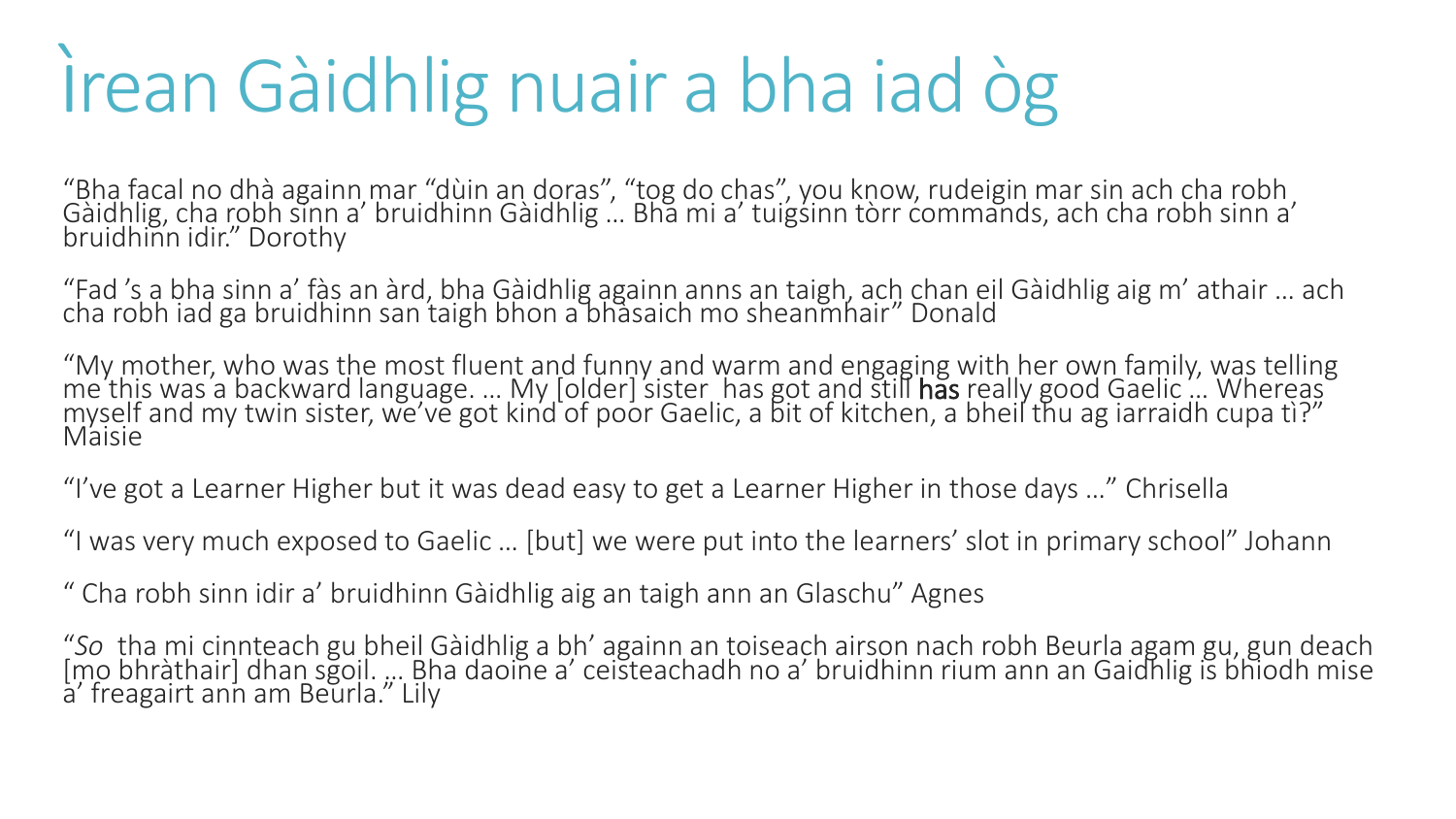### Modhan-ionnsachaidh - foirmeil

Rinn mi Ulpan bho level aon – dìreach aon. I wanted to do level 2 – tha folder Ulpan aig mo charaid. Bha mi a' coimhead air L2 ach tha mi eòlach air. Tha mi ag iarraidh a' dol clas eile: clas còmhraidh. Tha clas còmhraidh fada nas fheàrr: chan urrainn dhomh revise – dìreach còmhradh mu dheidhinn rud sam bith – dìreach random things. Dolina

Chòrd e rium a bhith a' faighinn clasaichean gràmar. Is cha robh gràmar really againn san sgoil. … Dh'atharraich mi a' cheum san treasamh, uill eadar an dàrna is treasa bliadhna [gu Gaidhlig] Dorothy

Rinn mi cùrsa goirid aig Sabhal Mòr cùrsa bogaidh dìreach airson cola-deug … tha mi air clasaichean a dhèanamh sa cholaiste an seo còmhla ri [tidsear] air gràmar. Rinn mi cùrsa STREAP far an robh seòrsa de seiseanan aghaidh ri aghaidh còmhla ri [tidsear]. Agnes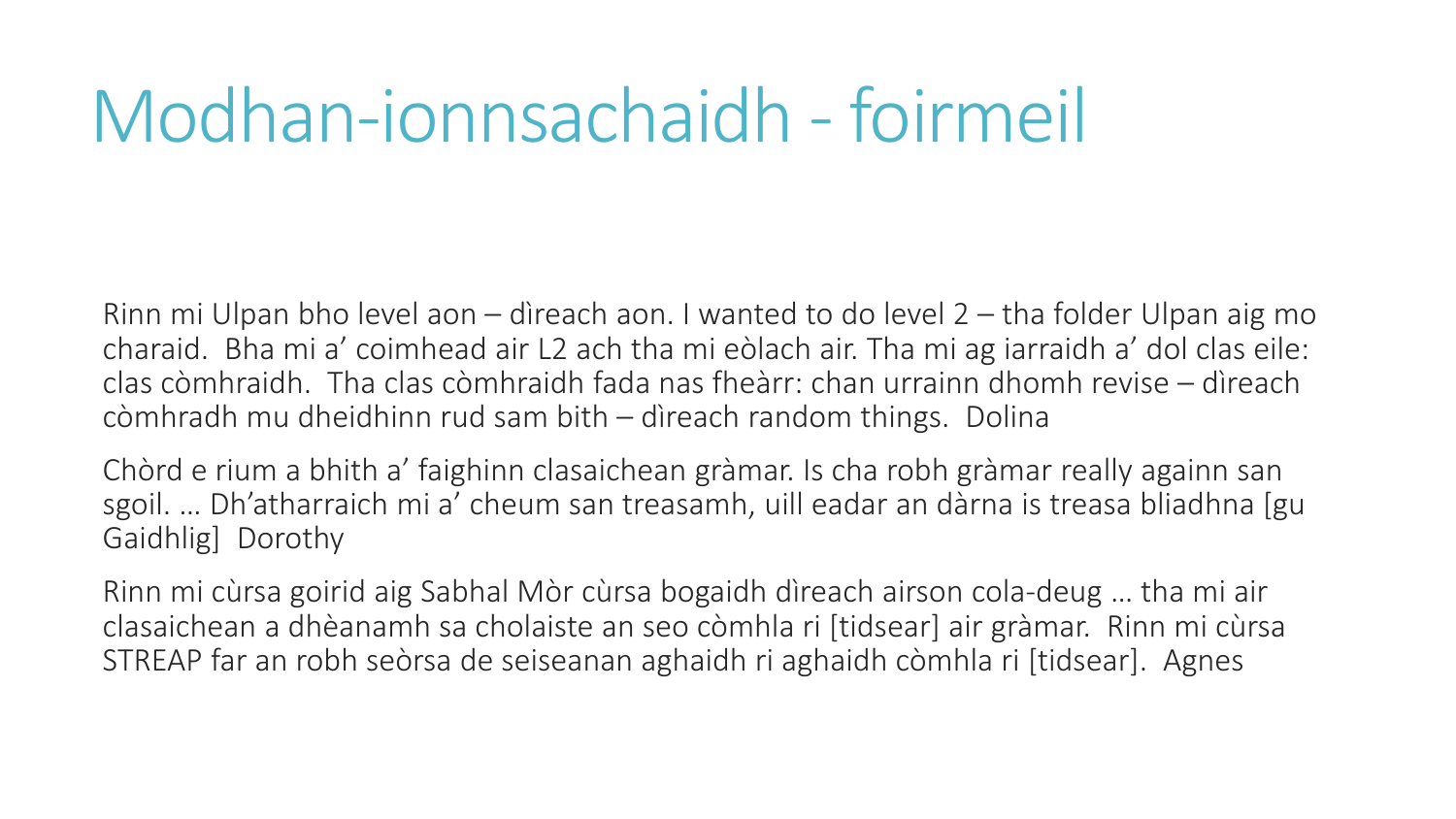#### Modhan ionnsachaidh / leasachaidh

|           | Cùrsaichean foirmeil                                                          | Modhan neo-fhoirmeil                   | Luchd-taic                   |
|-----------|-------------------------------------------------------------------------------|----------------------------------------|------------------------------|
| Dolina    | Ùlpan (a' chiad 2 aonad)<br>Clasaichean-còmhraidh                             | Èisteachd ri radio fad na h-ùine       | An duine aice                |
| Lilly     | Gàidhlig Àrd Ìre (aig an sgoil); cùrsa<br>sgrìobhaidh SMO                     | A' leughadh Gàidhlig; book-bug Gàidhig | Pàrantan                     |
| Chrisella | Gaelic Learners Ard Ire (bho chionn 30<br>bliadhna) Ùlpan (a' chiad ìre)      |                                        | Cuid aig obair               |
| Agnes     | Cùrsa goirid SMO, clasaichean sa cholaiste,<br><b>STREAP</b>                  | A' cleacdadh Gaidhlig aig obair        | An duine aice, co-obraichean |
| Donald    | Ceum ann an Gàidhlig                                                          | còisir                                 | Caraid                       |
| Dorothy   | Ceum ann an Gàidhlig                                                          | obair                                  | Co-obraiche (Peigi)          |
| Maisie    | Ùlpan, clasaichean-còmhraidh                                                  | Èisteachd ri radio fad na h-ùine       |                              |
| Johann    | <b>Ùlpan</b>                                                                  |                                        | Piuthar                      |
| Maggie    | Úlpan, clasaichean-còmhraidh, An Cùrsa<br>Inntrigidh, An Cùrsa Comais, Mentor | Èisteachd ri radio fad na h-ùine       |                              |
| Angus     | <b>Ùlpan</b>                                                                  |                                        | Co-obraichean                |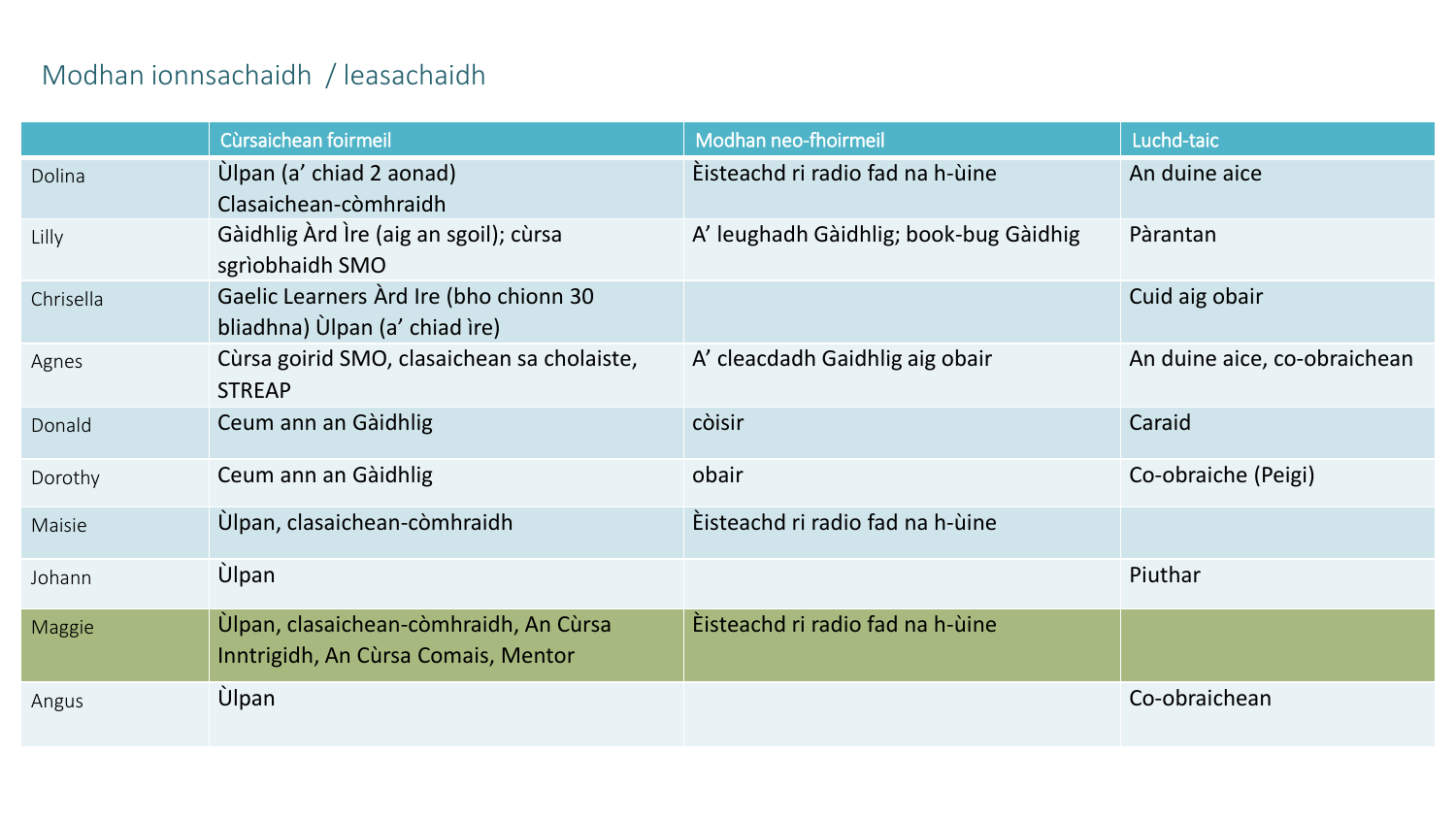#### Luchd-taic

"In my experience native Gaelic speakers seem very unwilling (or too impatient) to converse in Gaelic with learners, and help them to improve" and "I cannot understand why native Gaelic speakers I have met are not supportive in maintaining their language and helping learners" (MacCaluim 2007:266).)

I identify a category of individuals who seem to have done the opposite: They facilitated acquisition and social use of Gaelic among the adult learners I interviewed in Uist. These fluent Gaelic speakers, whom I term "sociolinguistic mentors," enacted a more inclusive vision of Gaelic speaking. They seem to have ignored the domi nant ideologies of language shift and enacted positive affect with adult Gaelic learners, in this case culturally specific feelings of trust and confidence, in speaking Gaelic with them. (McEwan-Fujita 2010: 54)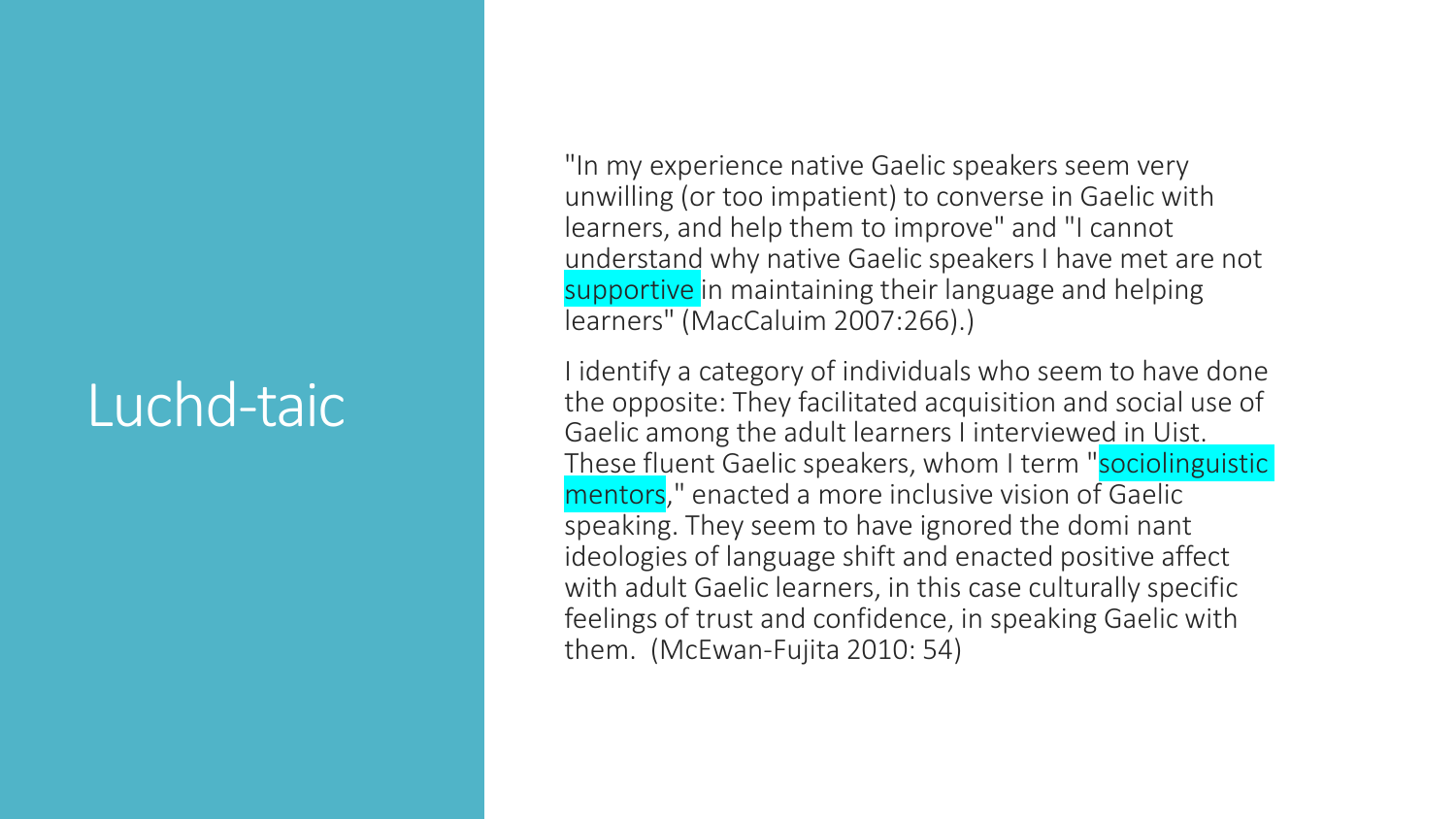|                   | Far an cleachd iad Gàidhlig |                           |                         |                         |                |                     |  |
|-------------------|-----------------------------|---------------------------|-------------------------|-------------------------|----------------|---------------------|--|
|                   | <b>Teaghlach</b>            | Cèile                     | Caraidean               | Obair                   | Coimhearsnachd | Cànan an agallaimh  |  |
| Agnes (50-59)     | $\checkmark$                | $\checkmark$              | $\checkmark$            | $\checkmark$            | $\checkmark$   | Gàidhlig            |  |
| Lilly (30-39)     | $\checkmark$                | $\checkmark$              | $\overline{X}$          | $\overline{\mathsf{X}}$ | $\checkmark$   | Gàidhlig            |  |
| Donald (30-39)    | beagan                      | $\mathsf{X}$              | $\checkmark$            | $\checkmark$            | $\overline{X}$ | Gàidhlig            |  |
| Dorothy (20-29)   | $\checkmark$                | $\overline{X}$            | beagan                  | $\checkmark$            | $\overline{X}$ | Gàidhlig (& Beurla) |  |
| Dolina (40-49)    | $\checkmark$                | $\checkmark$              | $\overline{\mathsf{X}}$ | $\overline{X}$          | $\overline{X}$ | Gàidhlig & Beurla   |  |
| Chrisella (40-49) | $\boldsymbol{X}$            | $\boldsymbol{\mathsf{X}}$ | $\boldsymbol{X}$        | beagan                  | $\sf X$        | Beurla              |  |
| Maisie (50-59)    | $\boldsymbol{X}$            | beagan x                  |                         | $\sf X$                 | $\mathsf{X}$   | Beurla              |  |
| Angus (40-49)     | beagan                      | $beagan \mid x$           |                         | $\sf X$                 | $\mathsf{X}$   | Beurla              |  |
| Maggie (50-59)    | $\mathsf{X}$                | $\overline{X}$            | $\overline{\mathsf{X}}$ | $\mathsf{X}$            | beagan         | <b>Beurla</b>       |  |
| Johann (50-59)    | beagan                      | $\boldsymbol{X}$          | $\mathsf{X}$            | $\mathsf{X}$            | $\sf X$        | Beurla              |  |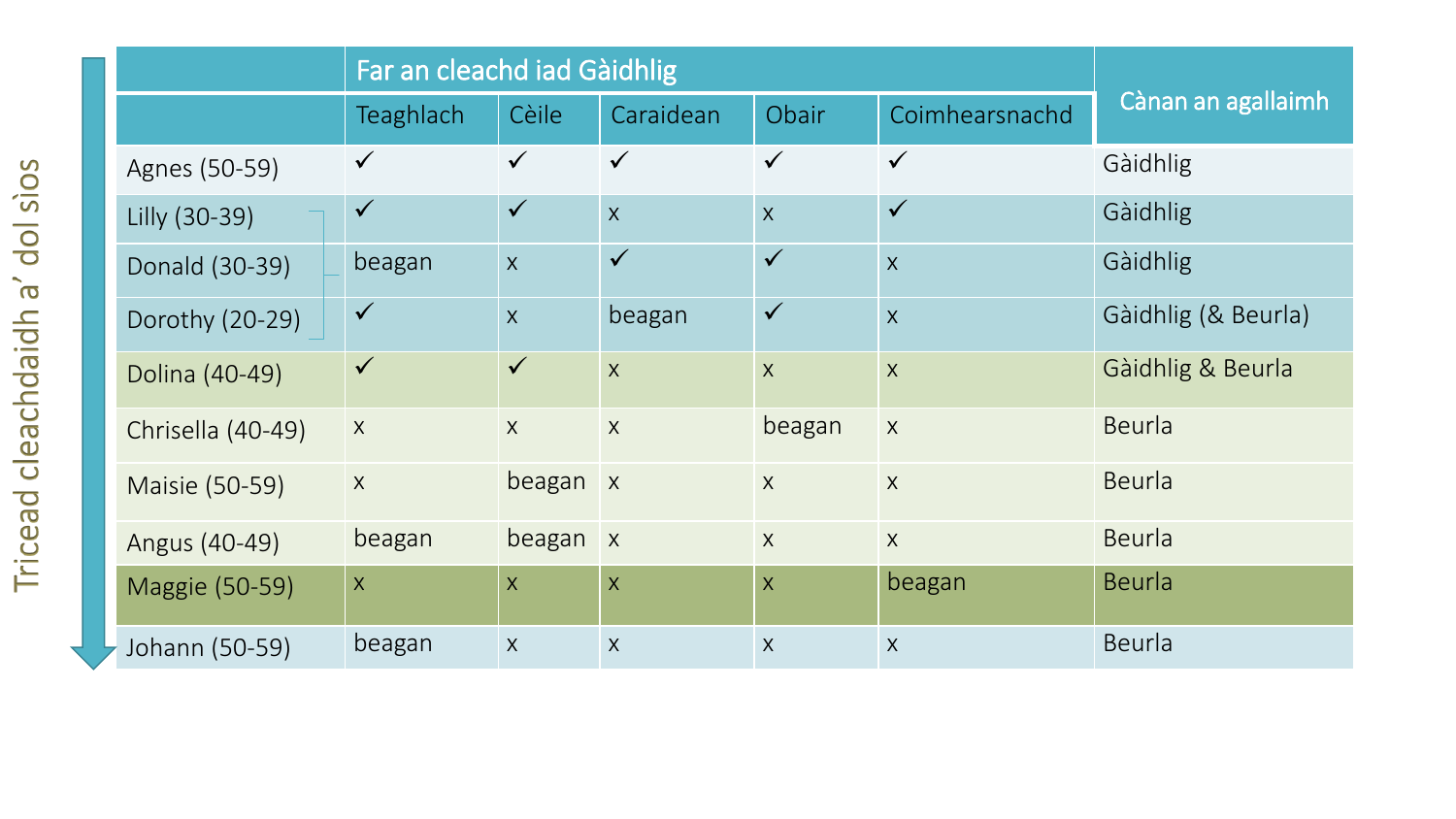#### Luchddìmeas

"Bha an tè seo, bha i rudeigin sticky a h-uile trip a bha thu ag ràdh rudeigin ceàrr, bhiodh i ga cheartachadh. [an fheadhainn] a bha a' fuireach air tìr-mòr, ach bha iadsan tòrr nas taiceil. … 's na daoine aig an taigh a tha as duilich." Agnes

"Gaelic would be their first language. So they come in, they chew the fat in the office in the morning before we start. I come through from here and they might change to English. And I wish they wouldn't." Chrisella

And [Mary] says "oh I hate speaking Gaelic to learners." Maggie

"I asked my mother to start speaking to me in Gaelic which she didn't do, she was kind of laughing … she would correct me quite strongly and say "oh that's not the proper pronunciation." Angus

"nuair a tha mi a' dol air an rèidio agus tha i [mathair] ag èisteachd rium, agus nuair a thig mi a-steach dhan an taigh bidh i ag ràdh rium "oh bha siud math. Chan eil mi a' tuigsinn na cuspairean a bha sibh a' bruidhinn mu dheidhinn" agus tha siud math. Chan eil i ag ràdh nach eil i a' tuigsinn na facail a tha mi ag ràdh, ach chan eil i a' tuigsinn na cuspairean. She was like "chan eil mi gad lean tainn ach chan ann airson a' Ghàidhlig a bha sin, son a' chuspair." So, yeah. Dìreach rudan mar sin." Donald

"Chan eil mòran dhaoine ag iarraidh bruidhinn ann an Gàidhlig rium – ga h-àraid mo mhàthair. Tha mi an còmhnaidh ag ràdh, carson, carson? An còmhnaidh excuses …" Dolina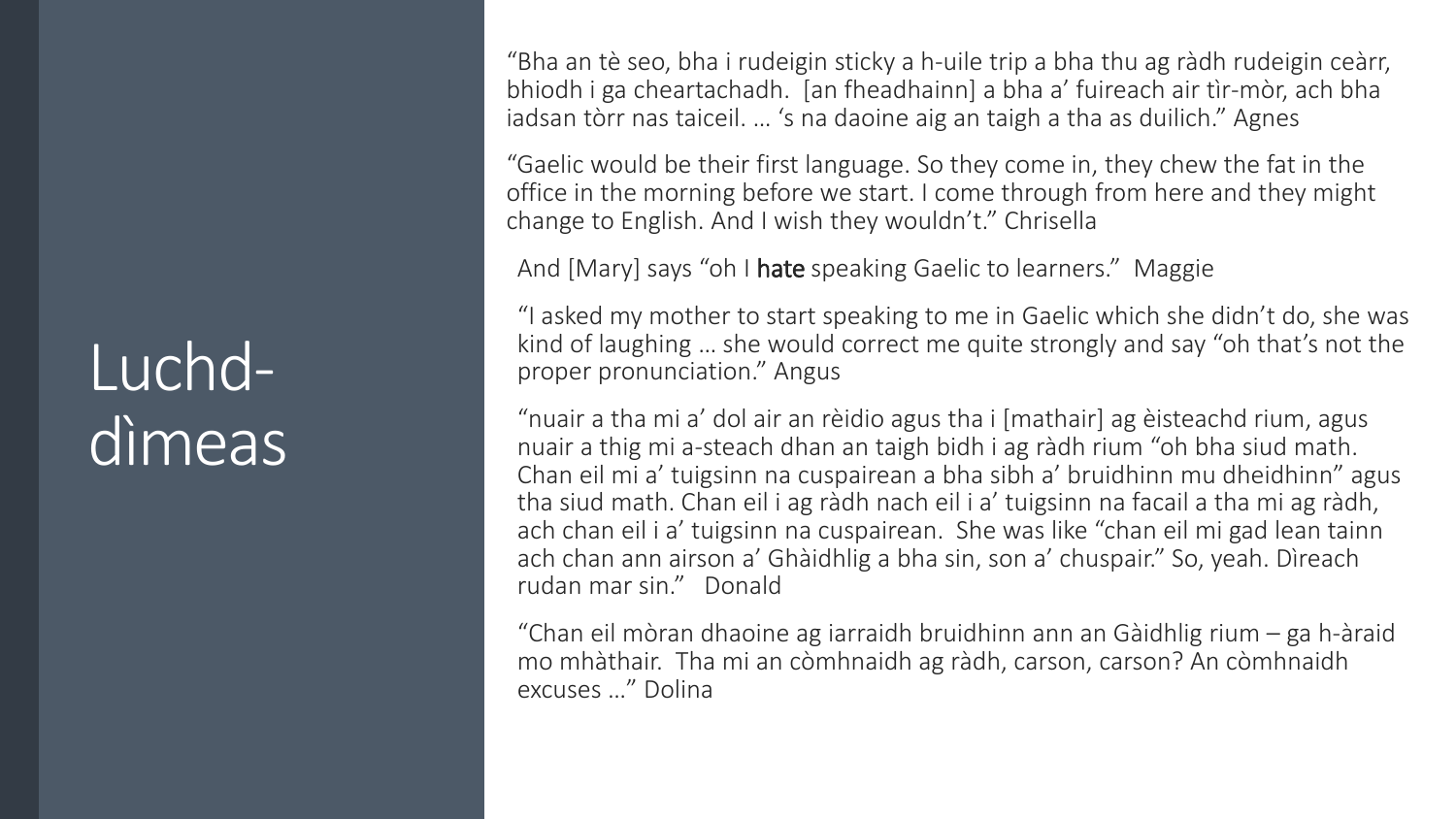Gaelicwillconnectme history uidh Lewis teaghlach returningtoGaelic it'smyownlanguage Nowritariguage<br>heritage<br>hamia'faicinnchothroman bhamia'faicinnchothroman

Adhbharan: 'motivation: the "neglected heart" of language teaching and learning' Rost(2006)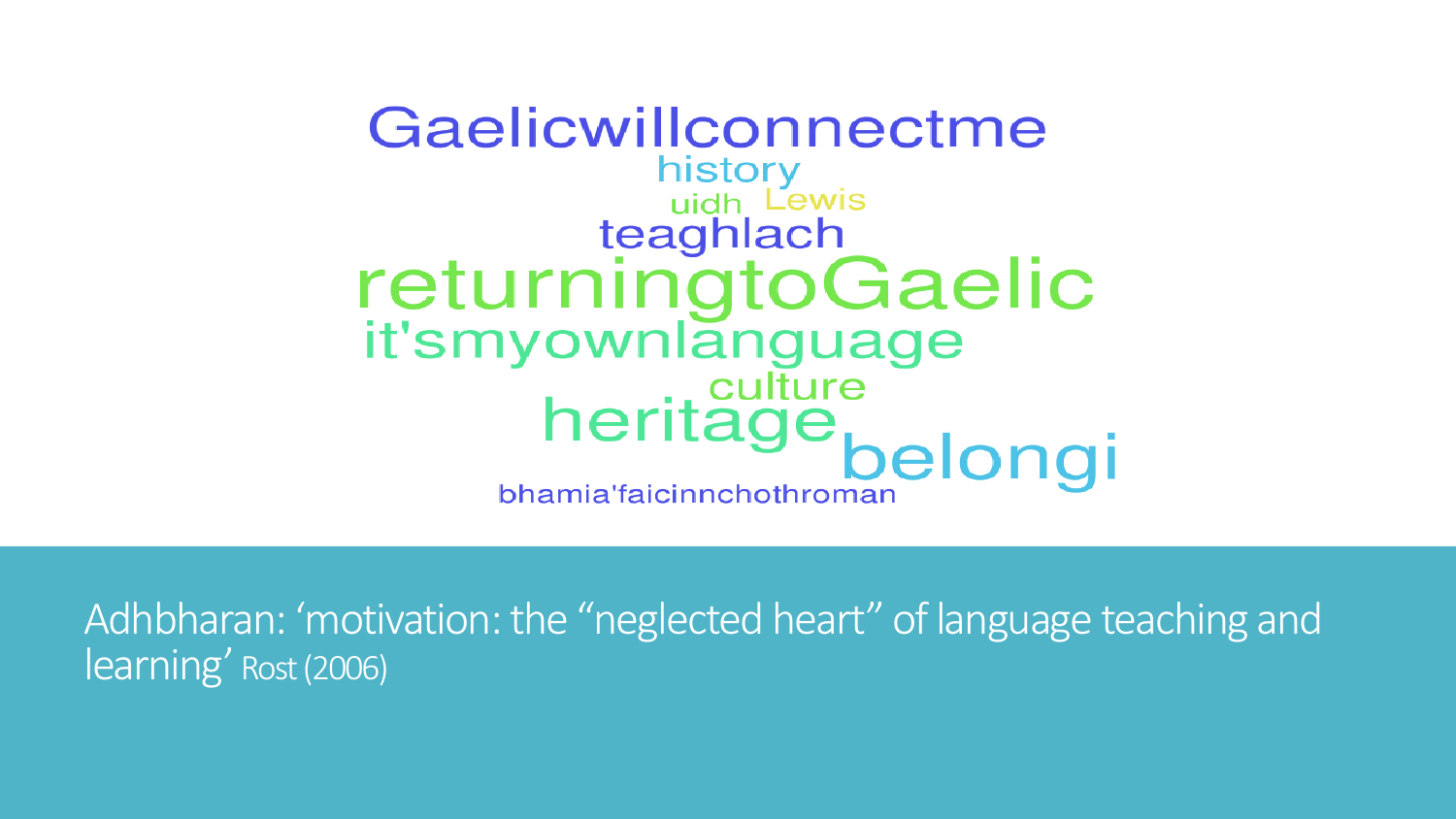#### Fèin-aithne

|                         | <b>Ainm</b>   | Fèin-aithne                      | An comas ri        |                                    |  |
|-------------------------|---------------|----------------------------------|--------------------|------------------------------------|--|
| $\mathbf{1}$            | Johann        | 'Dormant speaker'                | 'Native'           |                                    |  |
| 2 <sup>2</sup>          | <b>Maggie</b> | 'Learner'                        |                    | 'Fluent, fluent'                   |  |
| 3 <sup>1</sup>          | Angus         | 'Learner'                        | Neo-chaochlaideach | 'Native'                           |  |
| 4                       | Donald        | 'Lapsed native'                  |                    | 'Learner', 'native'                |  |
| 5                       | Lily          | 'Native', 'a' chiad chànain'     |                    | 'Dàrna chànain'                    |  |
| 6                       | <b>Maisie</b> | 'Learner of a Hebridean heritage |                    | Learner with no Hebridean heritage |  |
| $\overline{\mathbf{z}}$ | Dolina        | 'Learner'                        |                    | <b>Native</b>                      |  |
| 8                       | Chrisella     | 'Learner Townie'                 |                    | 'Maw', 'Gaelic scholar'            |  |
| 9                       | Dorothy       | 'Learner'                        |                    | <b>Native</b>                      |  |
| <b>10</b>               | Agnes         | ?                                |                    | Learner                            |  |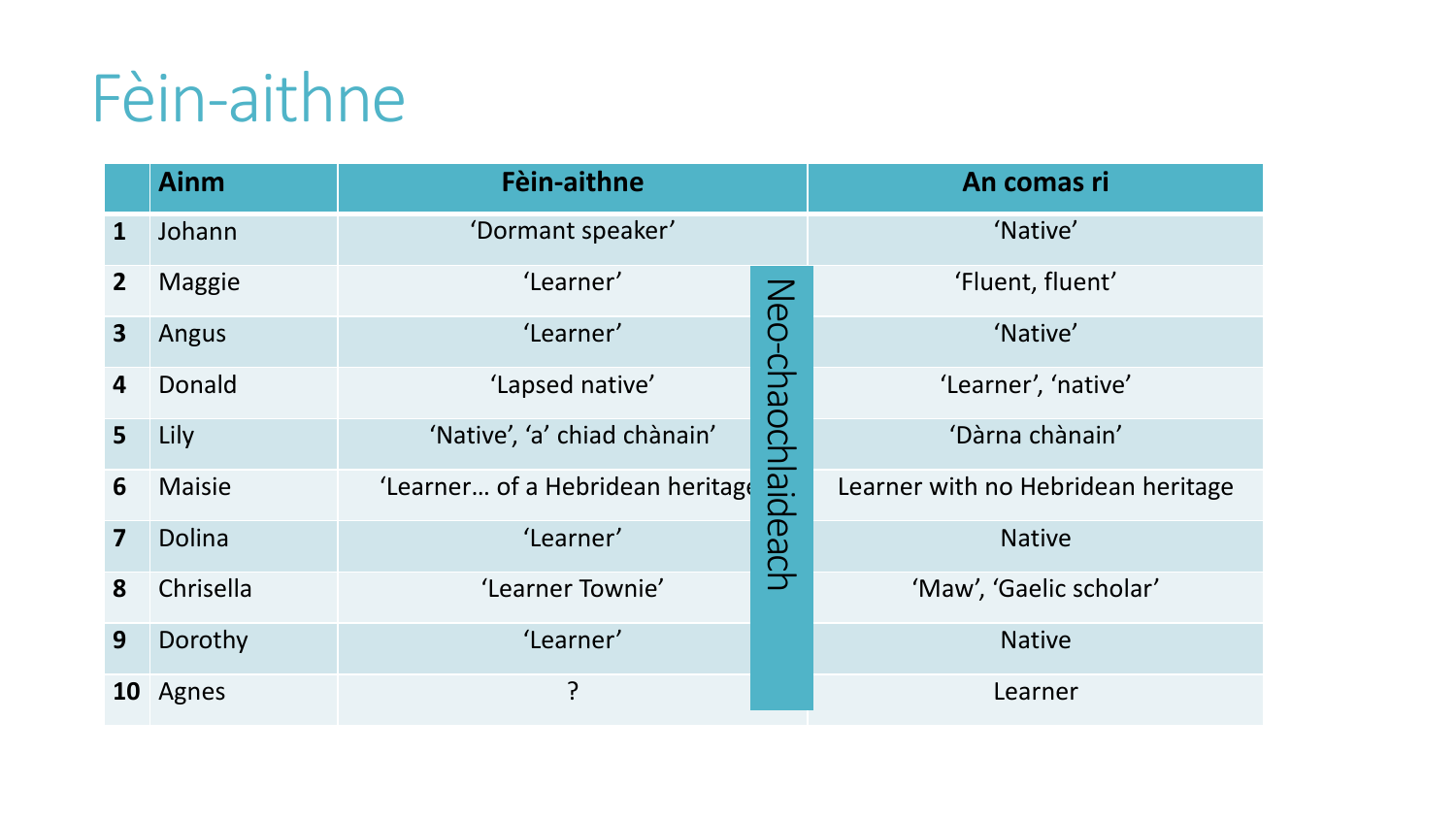#### Buannachd seach 'fìor' luchd-ionnsachaidh

| Donald:        | would say "lapsed native". Chanainnsa "lapsed native" an àite "learner" agus chan e<br>"native" a th' annam idir. You know, I will actually admit that, yeah.                                                                                                                                                                                         |
|----------------|-------------------------------------------------------------------------------------------------------------------------------------------------------------------------------------------------------------------------------------------------------------------------------------------------------------------------------------------------------|
| Agallamhaiche: | Ok.                                                                                                                                                                                                                                                                                                                                                   |
| Donald:        | Lapsed native a chleachdainn ron seo. Nuair a bhios mi a' feuchainn ri dealbhachadh dè<br>cho math 's a tha mi, tha mi ag ràdh "och, 's e lapsed native a th' annam". Bha Gàidhlig<br>agam ach chaill mi e, agus an uair sin fhuair mi air ais cha mhòr a' chuid as motha[]<br>Chan eil mi airson ag ràdh gu bheil mi air thòiseachadh bhon toiseach. |
|                |                                                                                                                                                                                                                                                                                                                                                       |
| Agnes:         | Clearly, chan e luchd-ionnsachaidh a th' annam, a' thòiseachadh a-mach le<br>leabhraichean nuair a bha mi nam inbheach agus gun do rinn mi strì mòr. 'S e seòrsa de                                                                                                                                                                                   |

*cheat* sin ag ràdh air sgàth 's tha feadhainn eile a' dèanamh obair mòr, mòr a' fàs gu fileantas is cha robh an Gàidhlig aig an eanchainn ac' mar a bha agams'.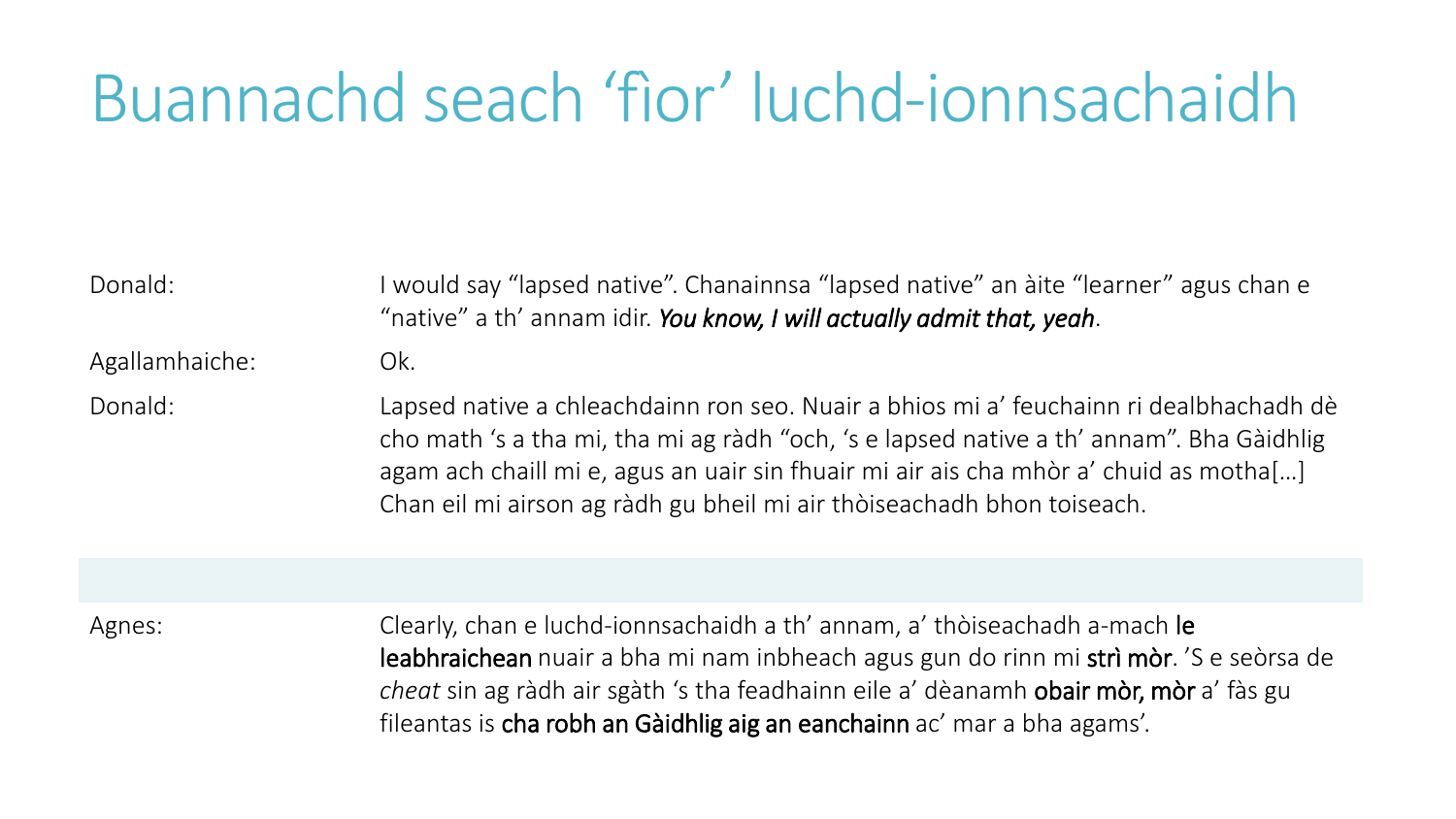## Air an t-slighe gu fileantas

Lily: Em a bheil fhios, eil trioblaidean a th' agam le Gàidhlig is na 'blàran' [?]

Agallamhaiche: *'beàrnan*'

Lily: A bheil sin cumanta? A bheil thu a' faighinn a-mach? No an e dìreach mifhìn a th' ann?

"Ach aig an aon àm tha mi a' faireachdainn uaireannan tha mi cho lapach agus cho *useless* bho àm gu àm nach eil e duilich- tha e uabhasach duilich a ràdh gu bheil mi fileanta." (Agnes)

"I just feel my Gaelic is **abysmal**, and I feel quite **ashamed** about the level of Gaelic I have." (Maisie)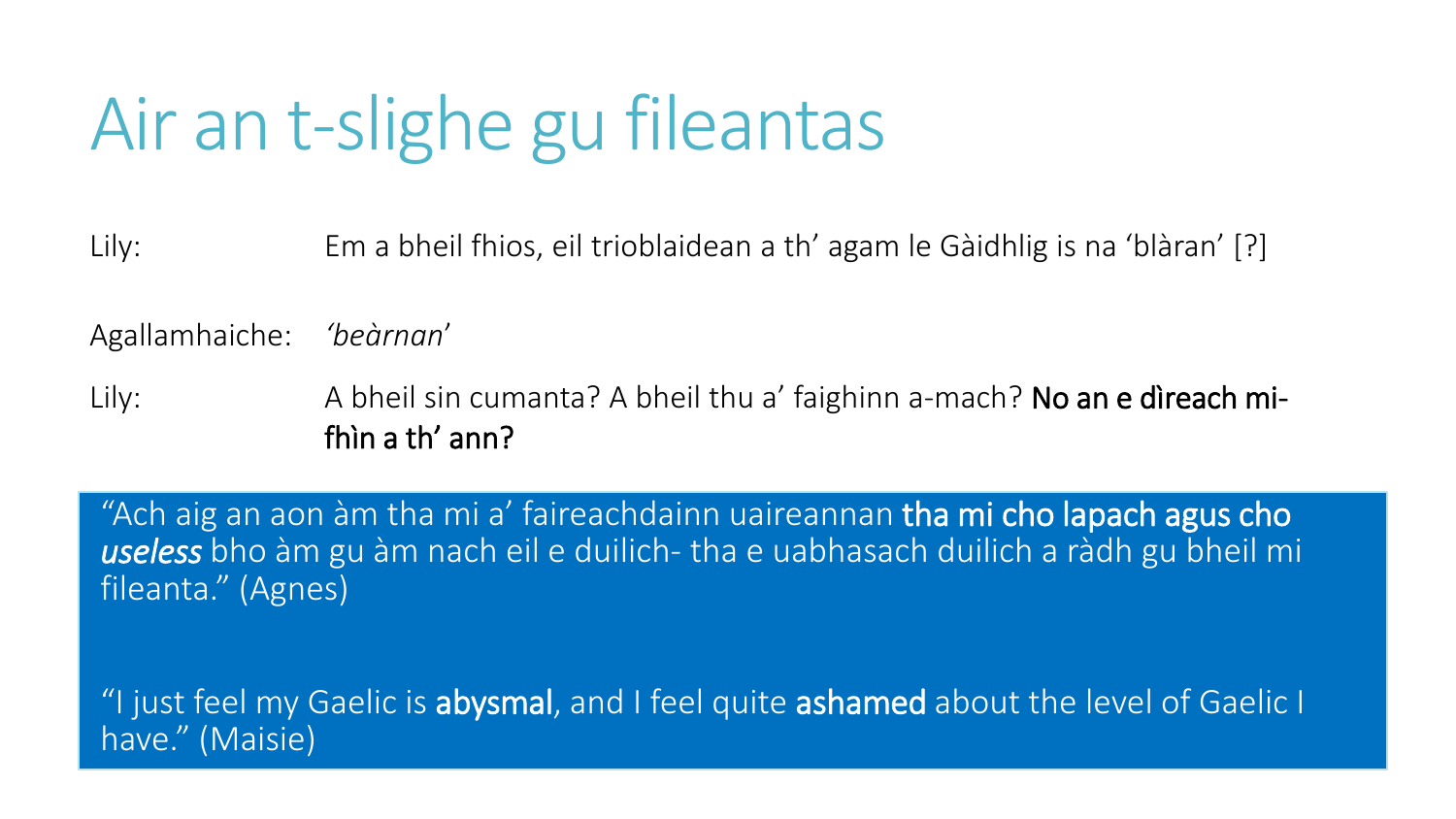## 'It's in their genes'

"I don't have the fluency and that really boiling it down is why I'm trying to learn Gaelic because I should be able to speak it, it's in my blood in the sense, it should come out of my mouth more easily than it does but I have to combat my own lack of ability with grammar and language and sound and confidence, I have that to overcome really." (Johann)

"Amanda, she just won't open her mouth because everything is 'oh you should know that' because she was Gaelic speaking for the first 3 or 4 years of her life." (Maggie)